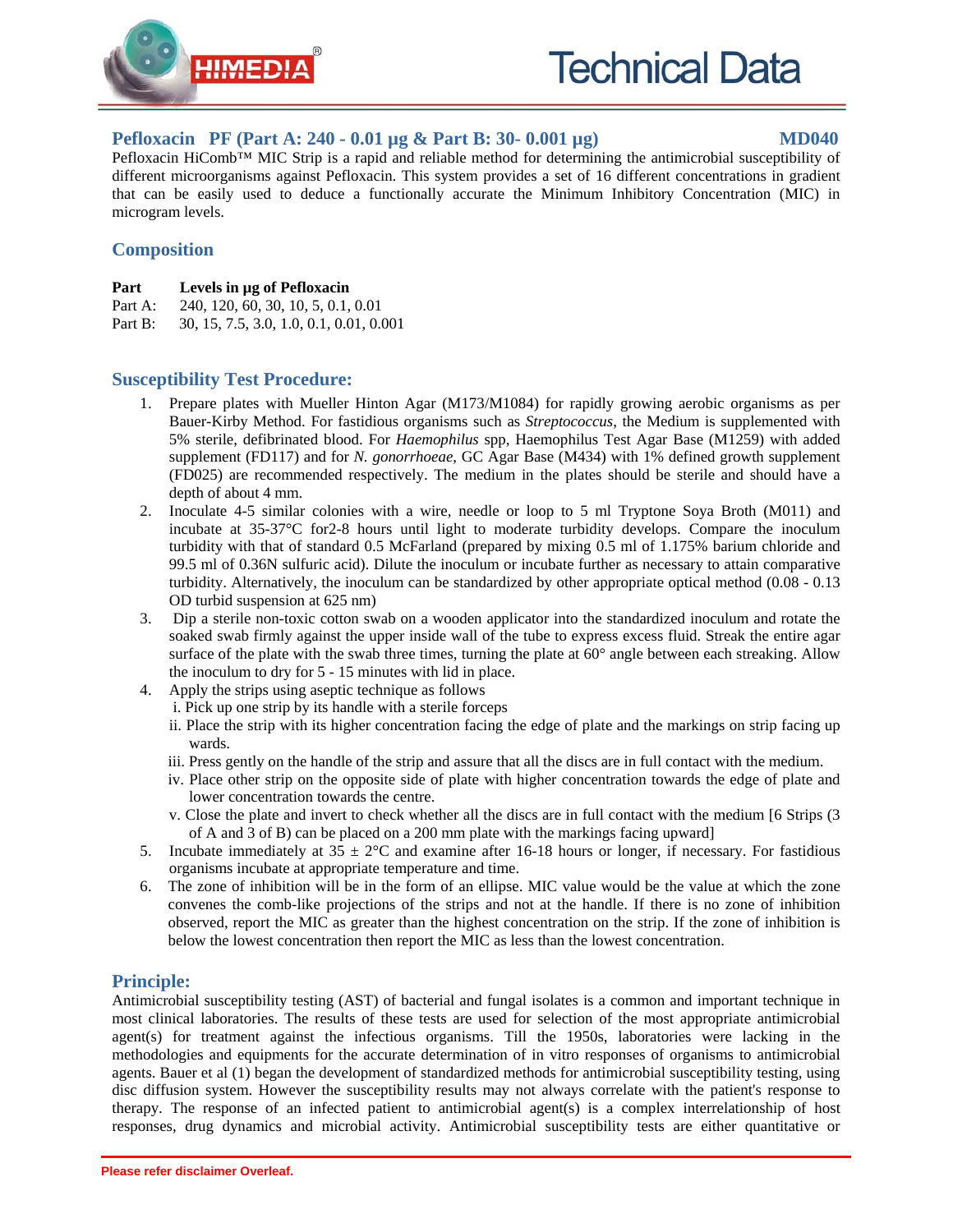qualitative. Minimum Inhibitory Concentration (MIC) determination is a Quantitative method. Determining MIC using a conventional broth dilution method is a tedious and time consuming process.

Hence Gradient diffusion susceptibility testing method is accepted widely and is in routine use for a long time. HiComb is also based on innovative gradient-based technique. This system is developed using dry chemistry technology and consists of two comb shaped strips made of an inert material with 8 extensions that carry the discs of 4 mm, resembling the 'tooth' of a comb. Towards the stem of the strip, MIC reading scale in µg/ml is given along with the HiMedia code. A defined concentration of antibiotic is loaded on each of the disc so as to form a gradient when placed on agar plate. HiComb based on the principle of dilution and diffusion, consists of a gradient that cover a continuous range across 16 two-fold dilutions as per the conventional MIC method. When applied to the agar surface, the antibiotic instantaneously diffuses into the surrounding medium in high to low amounts from one end of the strip to the other. The gradient remains stable after diffusion, and the zone of inhibition created takes the form of ellipse. The MIC value would be the value at which the zone convenes the comb-like projections of the strips and not at the handle. The MIC value obtained from this system can be compared to the standardized CLSI procedure (2).

 HiComb is advantageous for routine use as it is simple to set up and perform, and is rapid than any agar or broth dilution method. The test has special advantage to study the resistance surveillance. The wide concentration gradients of these tests cover the MIC ranges of susceptibility of a wide variety of pathogens and allow both low level and high-level resistance detection.

#### **Quality Control:**

**Appearance:** Comb like inert strips having 16 different concentrations of Pefloxacin (8 on each strip) impregnated on the circular filter paper discs having diameter of 4mm with the concentrations printed on the strips.

**Cultural response**: Zone of inhibition in form of ellipse is observed on Mueller Hinton Agar (M173) after incubation at 35-37°C for 18-24 hours for standard cultures.

| <b>Organisms (ATCC)</b> | Std. MIC range $(\mu g)$ |
|-------------------------|--------------------------|
| <i>S.aureus</i> (29213) | $(11-2)$                 |
| <i>E. coli</i> (25922)  | $0.064 - 0.25$           |
| P.aeruginosa (27853)    | -4                       |

#### **Storage and Shelf-life:**

Strips should always be stored at -20 $^{\circ}$ C to +8 $^{\circ}$ C under dry conditions, along with the dessicator provided in individual pack. Use before expiry date on the label.

#### **References:**

- 1. Bauer, Kirby, Sherris and Turck, 1966, Am. J. Clin. Path., 45: 493
- 2. Performance standards of Antimicrobial Disc Susceptibility Tests, CLSI Vol. 32 No.3, Jan 2012.

#### **Note:**

- 1. This strip is INTENDED ONLY FOR AGAR DIFFUSION METHOD AND NOT FOR BROTH DILUTION METHOD.
- 2. HiComb should be used for *in vitro* diagnostic purpose only and aseptic procedures and precautions should be used when handling bacterial samples throughout the testing procedure.
- 3. Before using HiComb strips, ensure that the strip is at Room temperature or 25˚C.